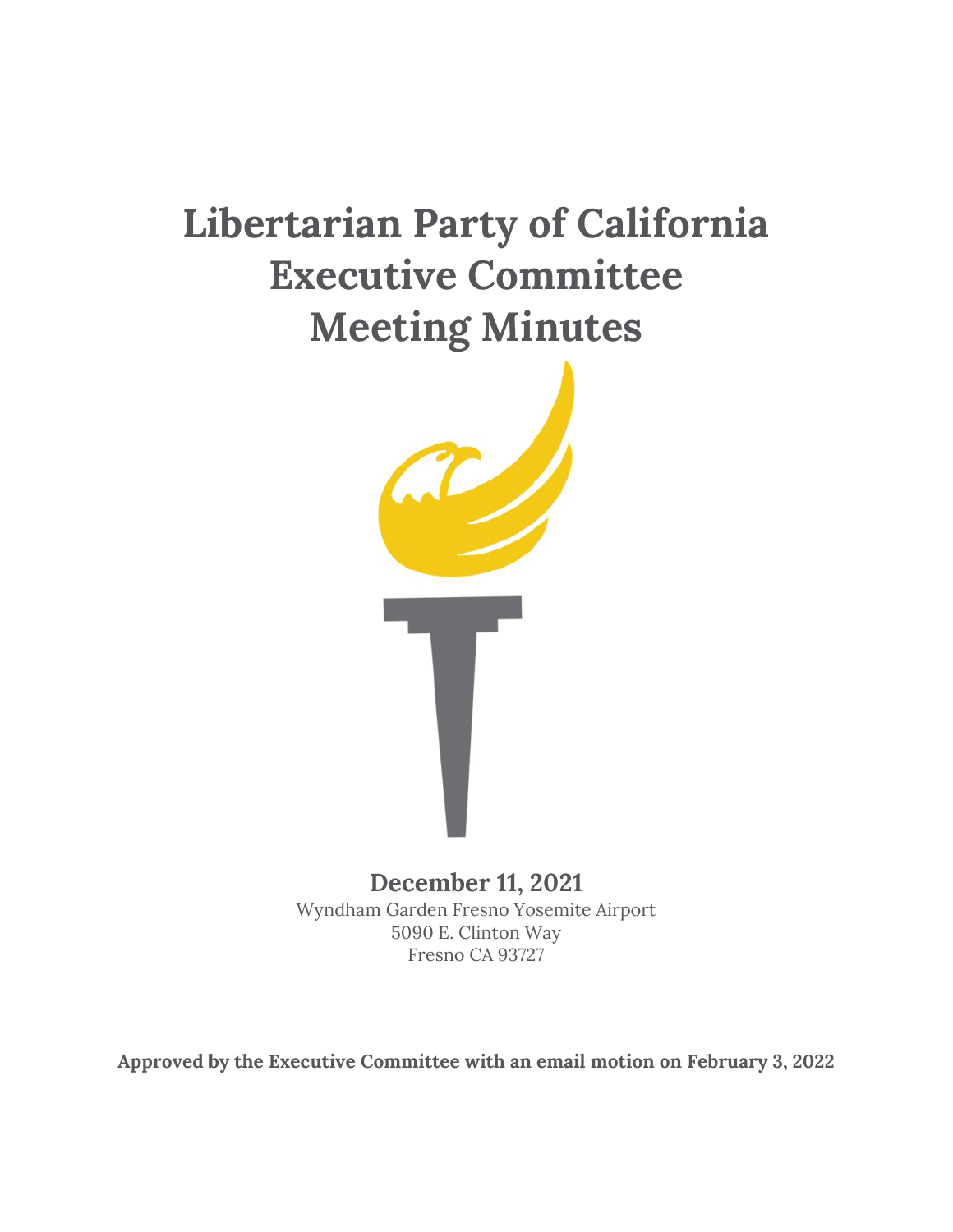

#### **Table of Contents**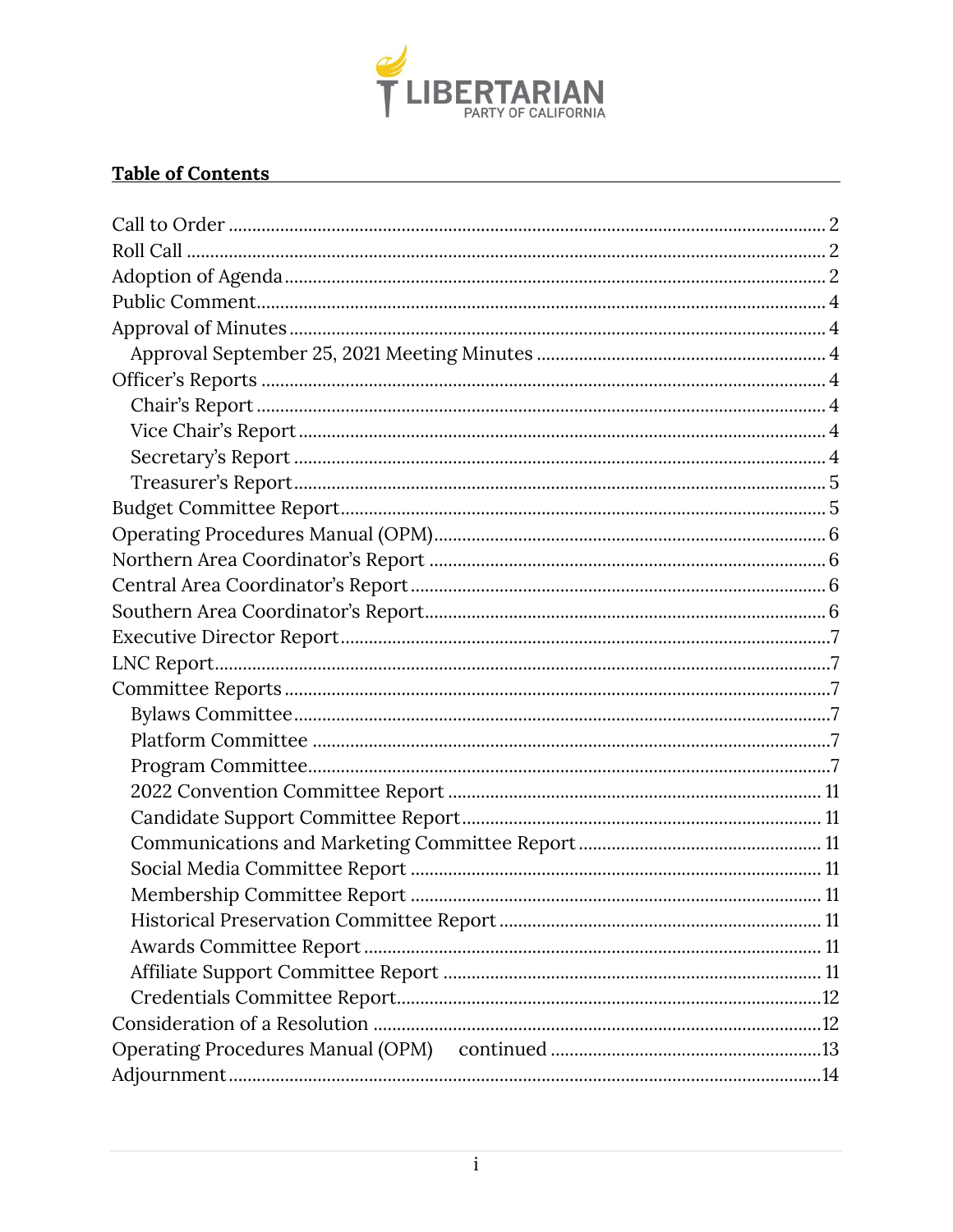# **LPC Executive Committee Minutes**

# **December 11, 2021 4 th Quarter Meeting Wyndham Garden Fresno Yosemite Airport**

5090 E Clinton Way Fresno, CA 93727

# **Call to Order**

Chair Robson called the meeting to order at 10:06 am PDT.

### **Roll Call**

A quorum of the Executive Committee was present with the following voting members:

#### **Officers:**

Mimi Robson, Chair Rachel Nyx, Vice-Chair Jillian Olsen, Secretary

#### **Area Coordinators:**

Jia Christopher, Northern Area Coordinator Jon Prosser, Central Area Coordinator Tara Young, Southern Area Coordinator

#### **At-Large Members:**

Wendy Hewitt Angela McArdle Adrian Malagon Kalish Morrow Kenneth Brent Olsen Cheyne Strawn Elizabeth Stump Jessica Tewksbury

#### **At-Large Alternates:**

Michael Lema Matthew Butts

**Members Not Present:**

Paul Vallandigham, Treasurer

#### **Executive Director:**

Tim Ferreira

**The following guests were in attendance:** 

Victoria Lapacek Jeff Hewitt Max Jimenez Susan Aquino David Naranjo Terry Miller

# **Adoption of Agenda**

The agenda was distributed to all members via email prior to the meeting for review.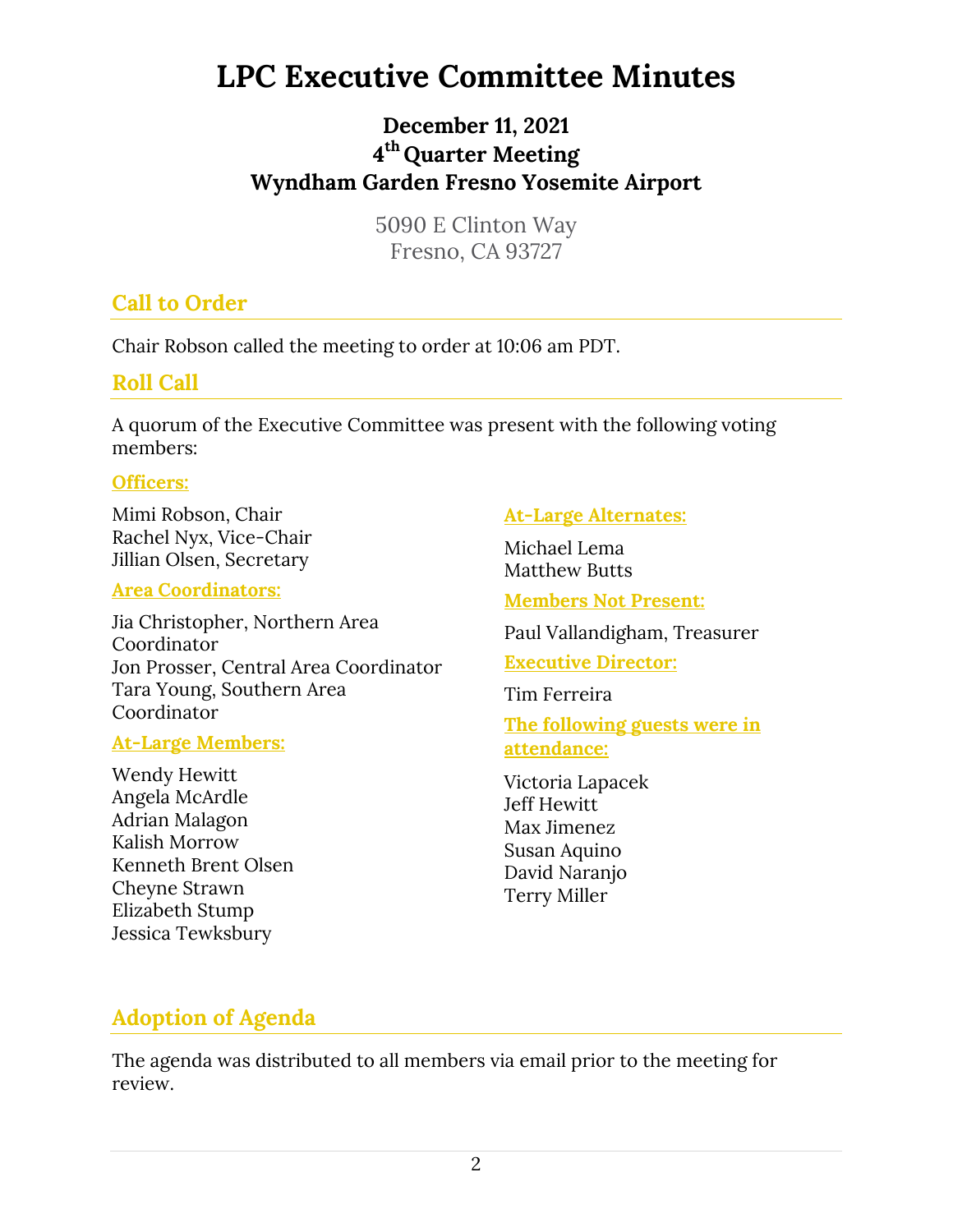- **Motion:** Mr. Prosser moved to amend the agenda to add consideration of a resolution after the Credentials Committee report, with second. Motion passed without objection.
- **Motion:** Mr. Strawn moved to adopt the agenda as amended with second. Motion passed without objection.

#### **FINAL AGENDA**

# **Libertarian Party of California**

#### **Executive Committee meeting December 11, 2021 – Fresno, California**

Call to Order–10:00 a.m.

Roll Call (5 minutes)

Adoption of Agenda (5 minutes)

Public Comment (10 minutes-3 minutes per comment)

Approval of Meeting Minutes (10 minutes)

September 25, 2021 3rd Quarter Executive Committee Minutes

#### **Officer's Reports**

Chair's Report (20 minutes)

Vice-Chair's Report (10 minutes)

Secretary's Report (10 minutes)

Treasurer's Report (10 minutes)

Budget Committee Report (30 minutes)

Operating Procedures Manual (5 minutes)

Northern Area Coordinator's Report (10 minutes)

Central Area Coordinator Report (10 minutes)

Southern Area Coordinator Report (10 minutes)

#### **Break for Lunch**

Executive Director Report (10 minutes)

LNC Report (10 minutes)

# **Committee Reports**

Bylaws Committee Report (10 minutes) Platform Committee Report (10 minutes) Program Committee Report (20 minutes) 2022 Convention Committee Report (10 minutes) Candidate Support Committee Report (10 minutes)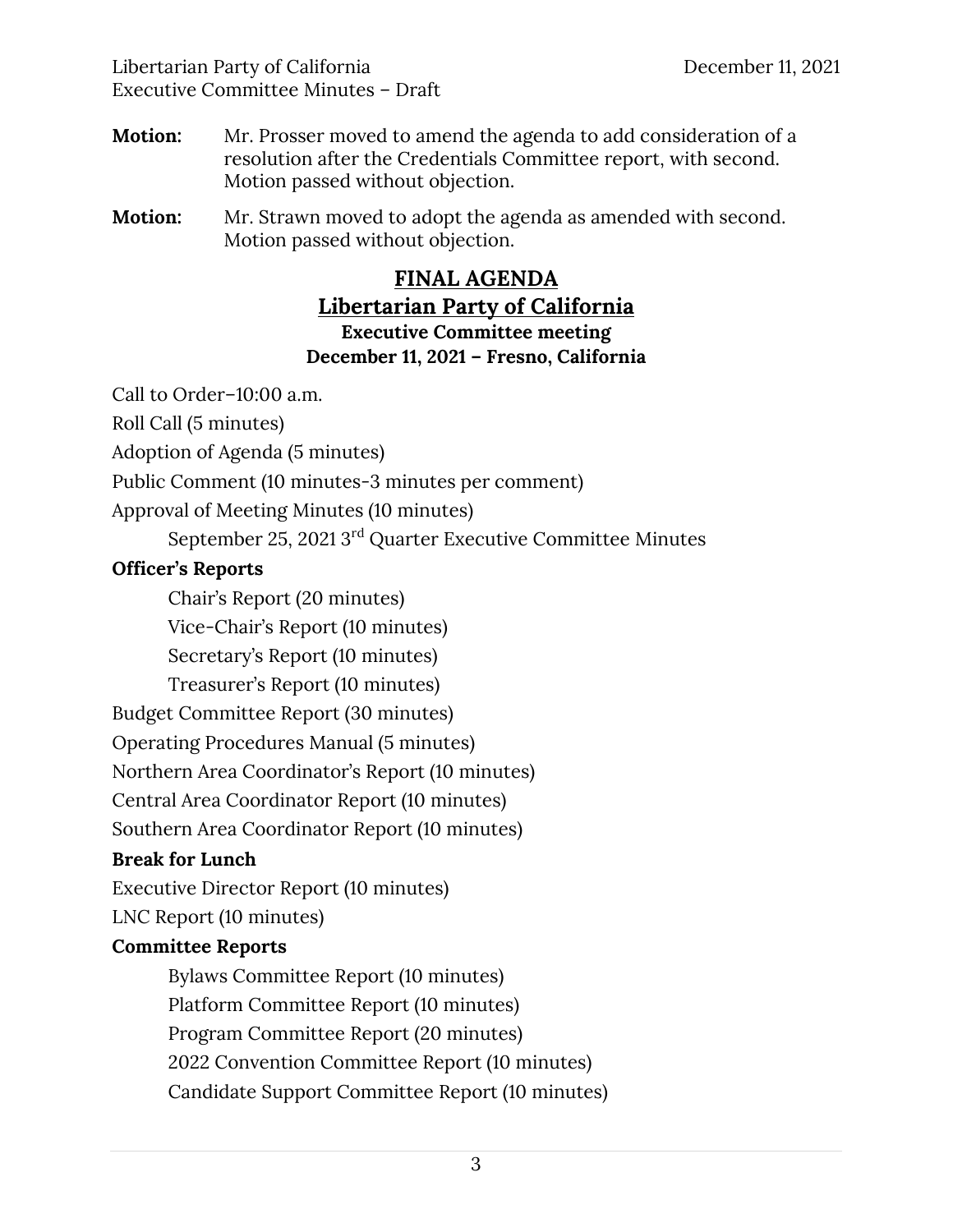Communications and Marketing Committee Report (10 minutes) Social Media Committee Report (10 minutes) Membership Committee Report (10 minutes) Historical Preservation Committee Report (10 minutes) Awards Committee Report (10 minutes) Affiliate Support Committee (10 minutes) Credentials Committee Report (10 minutes) Consideration of a Resolution (10 minutes) Adjourn

**Public Comment** 

Matthew Butts made comment.

**Approval of Minutes** 

**Approval September 25, 2021 Meeting Minutes** 

Mr. Prosser mentioned that on page 4 in the Central Area Coordinator's Report that "of" should be changed to "or." On page 6 Michael Lema's name was spelled "Lima" and needed to be corrected.

**Motion:** Ms. Hewitt moved to approve the minutes as amended with second. Motion passed without objection.

# **Officer's Reports**

# **Chair's Report**

Chair Robson made an oral report and fielded questions.

**Vice Chair's Report** 

Ms. Nyx submitted a written report in advance and fielded questions.

**Secretary's Report** 

Ms. Olsen submitted a written report in advance and fielded questions.

**Motion:** Ms. McArdle moved to recess for 10 minutes, with second. Motion passed without objection.

**Recessed at 10:27** 

**Came back to order at 10:39**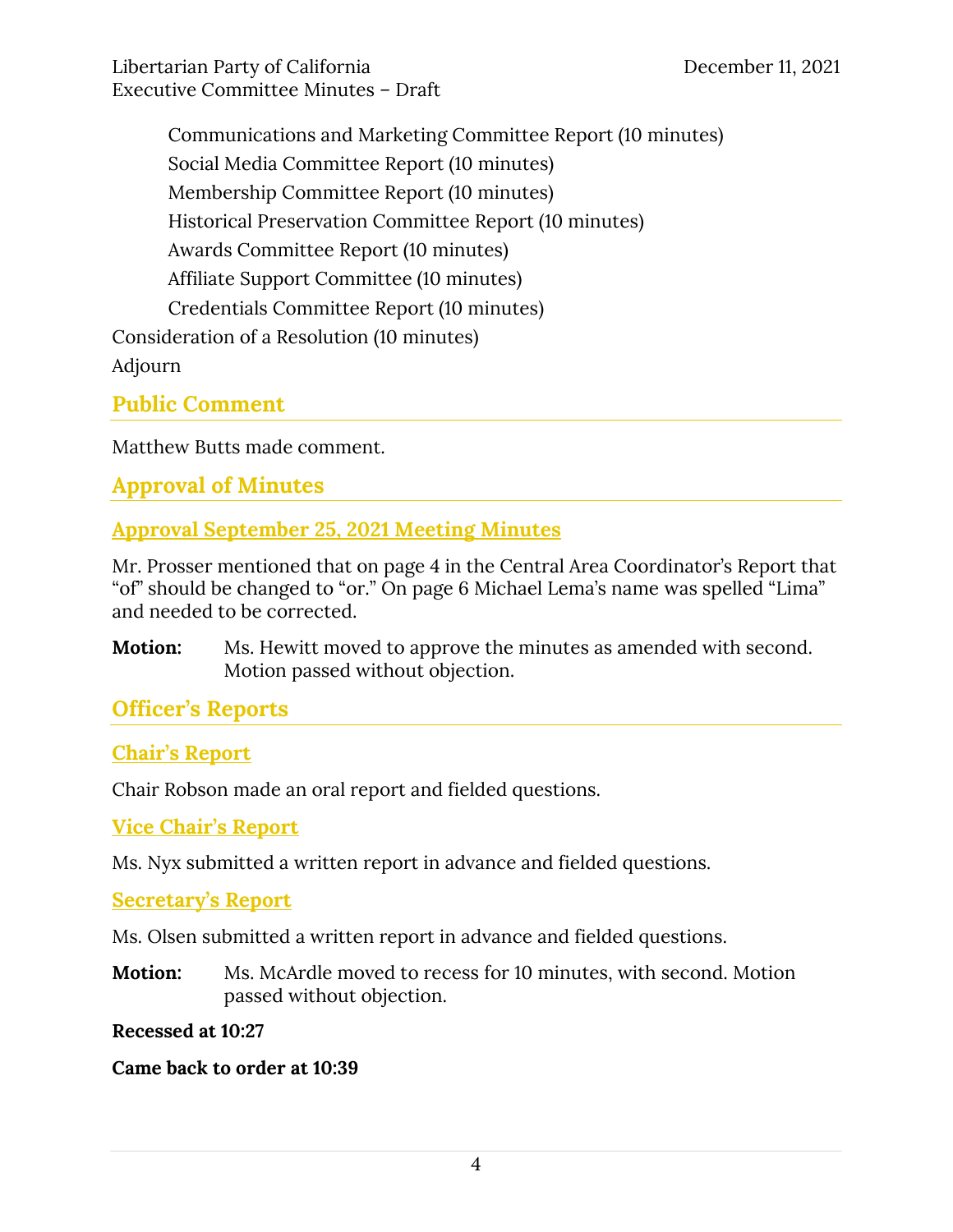#### **Treasurer's Report**

Mr. Vallandigham submitted a written report in advance and fielded questions over the phone.

#### **Budget Committee Report**

Mr. Vallandigham submitted a written report in advance and fielded questions over the phone.

- **Motion:** Chair Robson moved to approve the budget as presented, with second.
- **Motion:** Mr Prosser moved to go into committee of the whole with second. Motion passed without objection.

#### **Came out of committee of the whole at 11:05**.

- **Motion:** Ms. Nyx moved that we extend time by 5 minutes, with second. Motion passed with no objection.
- **Motion:** Ms. McArdle moved to amend the budget as follows, take \$1,000 from the NAC budget, \$1000 from the CAC budget, \$500 from the SAC budget, \$1000 from the Chair budget to put \$3500 into Special Events, with second.

**Vote:** Motion passed 13-0 (Y-N) by a raise of hands.

**Vote:** Motion to approve the budget passed with a 13-0-0-1 (Y-N-A-NV) roll call vote as follows:

| Jia Christopher    | Aye          |
|--------------------|--------------|
| Wendy Hewitt       | Aye          |
| Angela McArdle     | Aye          |
| Adrian Malagon     | Aye          |
| Kalish Morrow      | Aye          |
| Rachel Nyx         | Aye          |
| Jillian Olsen      | Aye          |
| Kenneth Olsen      | Aye          |
| <b>Jon Prosser</b> | Aye          |
| Cheyne Strawn      | Aye          |
| Elizabeth Stump    | Aye          |
| Jessica Tewksbury  | Aye          |
| Tara Young         | Aye          |
| Chair Robson       | Did not vote |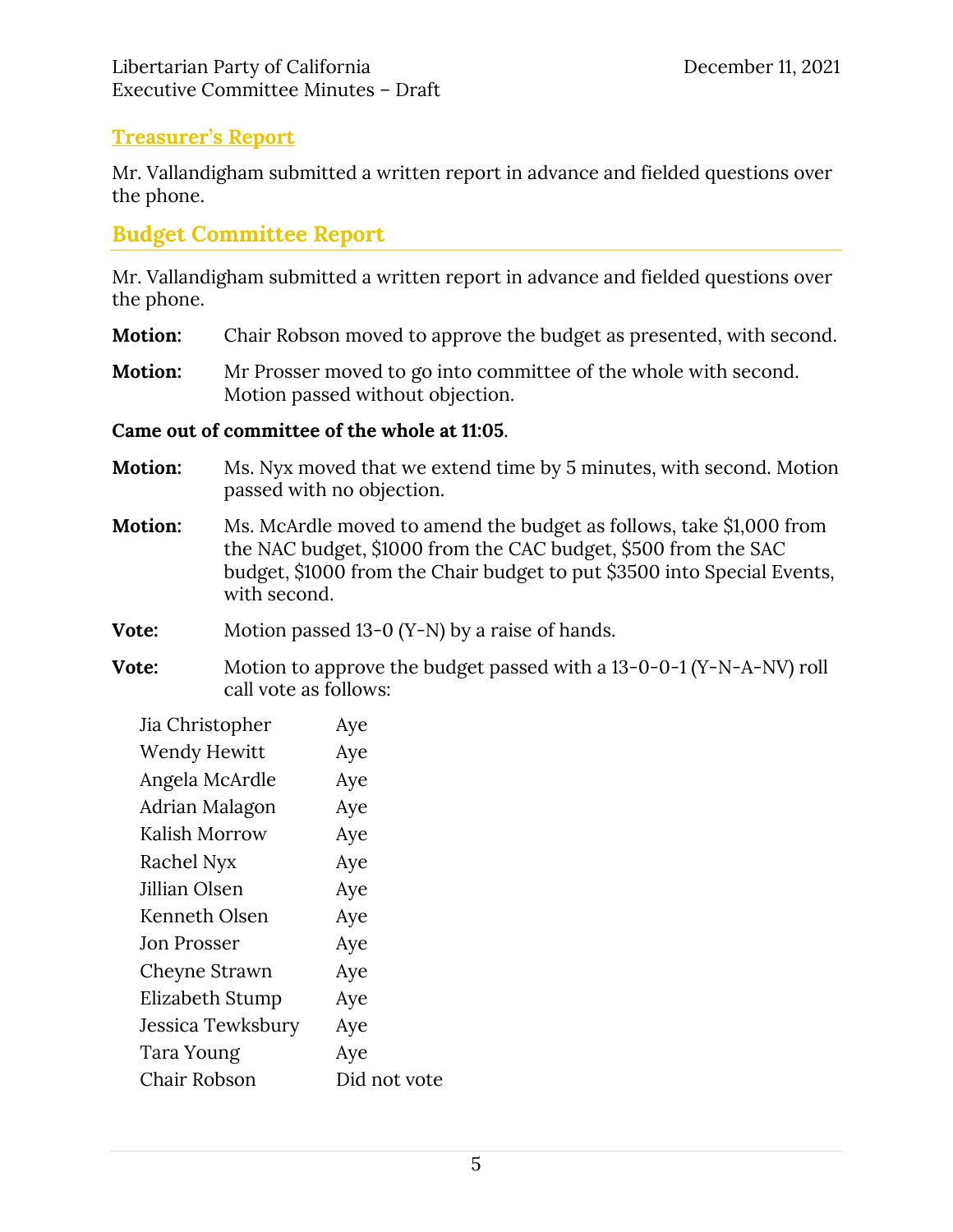# **Operating Procedures Manual (OPM)**

**Motion:** Ms. McArdle moved to replace the current description for the Affiliate Support Committee in the OPM with the following, with second:

#### **Affiliate Support Committee**

This Committee shall be made up of seven members: the three Area Coordinators, and 4 members appointed by the executive committee. This committee shall be responsible for providing the county central committees support including, but not limited to, the following areas:

- 1) Affiliate growth strategy
- 2) Assistance drafting bylaws
- 3) Assistance learning RONR
- 4) Assistance with resources, including but not limited to, flyer templates, website templates and/or website design
- 5) Assistance with basic marketing and public relations instruction

| Vote:   | The motion passed with a raise of hands.                                                                                             |
|---------|--------------------------------------------------------------------------------------------------------------------------------------|
| Motion: | Dr. Olsen moved to extend time by 5 minutes with second. Motion<br>passed with no objection.                                         |
| Motion: | Dr. Olsen moved that the Caucuses provision in the OPM be removed,<br>with second.                                                   |
| Motion: | Ms. Morrow moved to extend time by 3 minutes with second. Motion<br>passed with no objection.                                        |
| Motion: | Ms. McArdle moved to lay on the table until just prior to adjournment<br>on the agenda with second. Motion passed with no objection. |

**Northern Area Coordinator's Report** 

Ms. Christopher submitted a written report in advance and fielded question.

**Central Area Coordinator's Report** 

Mr. Prosser submitted a written report in advance and fielded questions.

Mr. Prosser resigned from his position effective as soon as this meeting is over.

**Southern Area Coordinator's Report** 

Ms. Young submitted a written report in advance and fielded questions.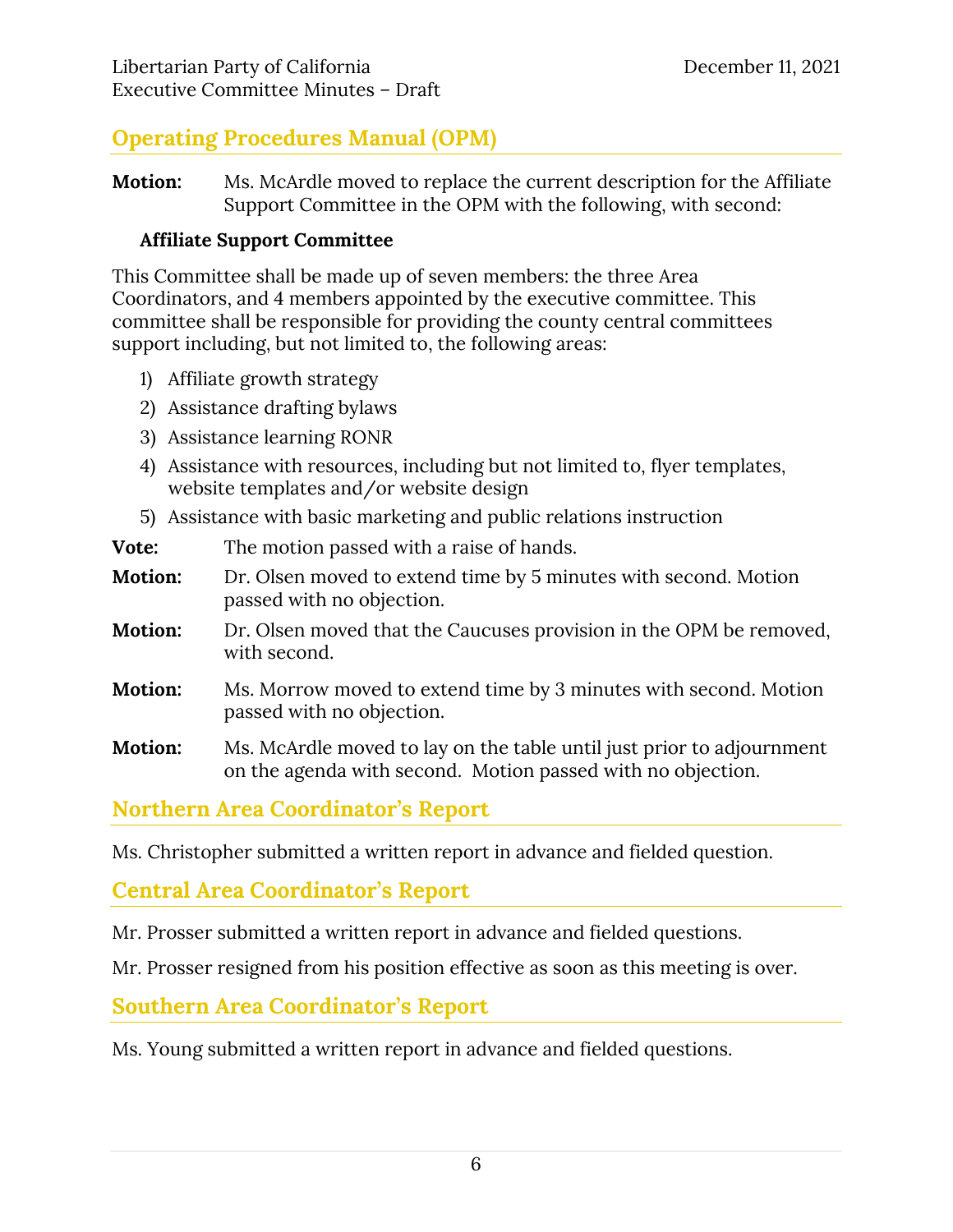#### **Executive Director Report**

Mr. Ferreira made a brief oral report and said a written report will follow within the month.

#### **Break for Lunch 12:19 pm**

#### **Back in Session at 1:40 pm**

#### **LNC Report**

LNC Region 4 Representative, Jeff Hewitt submitted a written report and fielded questions.

- **Motion:** Ms. McArdle moved to extend time by 5 minutes with second. Motion passed with no objection.
- **Motion:** Ms. Hewitt moved to extend time by 5 minutes with second. Motion passed with no objection.

#### **Committee Reports**

#### **Bylaws Committee**

The Chair of the Bylaws Committee, Rachel Nyx, submitted a written report in advance and fielded questions.

#### **Platform Committee**

The Chair of the Platform Committee, Adrian Malagon, submitted a written report in advance and fielded questions.

**Motion:** Mr. Prosser moved to extend time by 2 minutes with second. Motion passed with no objections.

#### **Program Committee**

The Chair of the Program Committee, Jessica Tewksbury, submitted a written report in advance and fielded questions.

**Motion:** Ms. Tewksbury moved that the first plank of the platform be replaced with the following, with second. Motion passed 12-0 (Y-N) with a raise of hands.

#### **CHANGE IS LOCAL**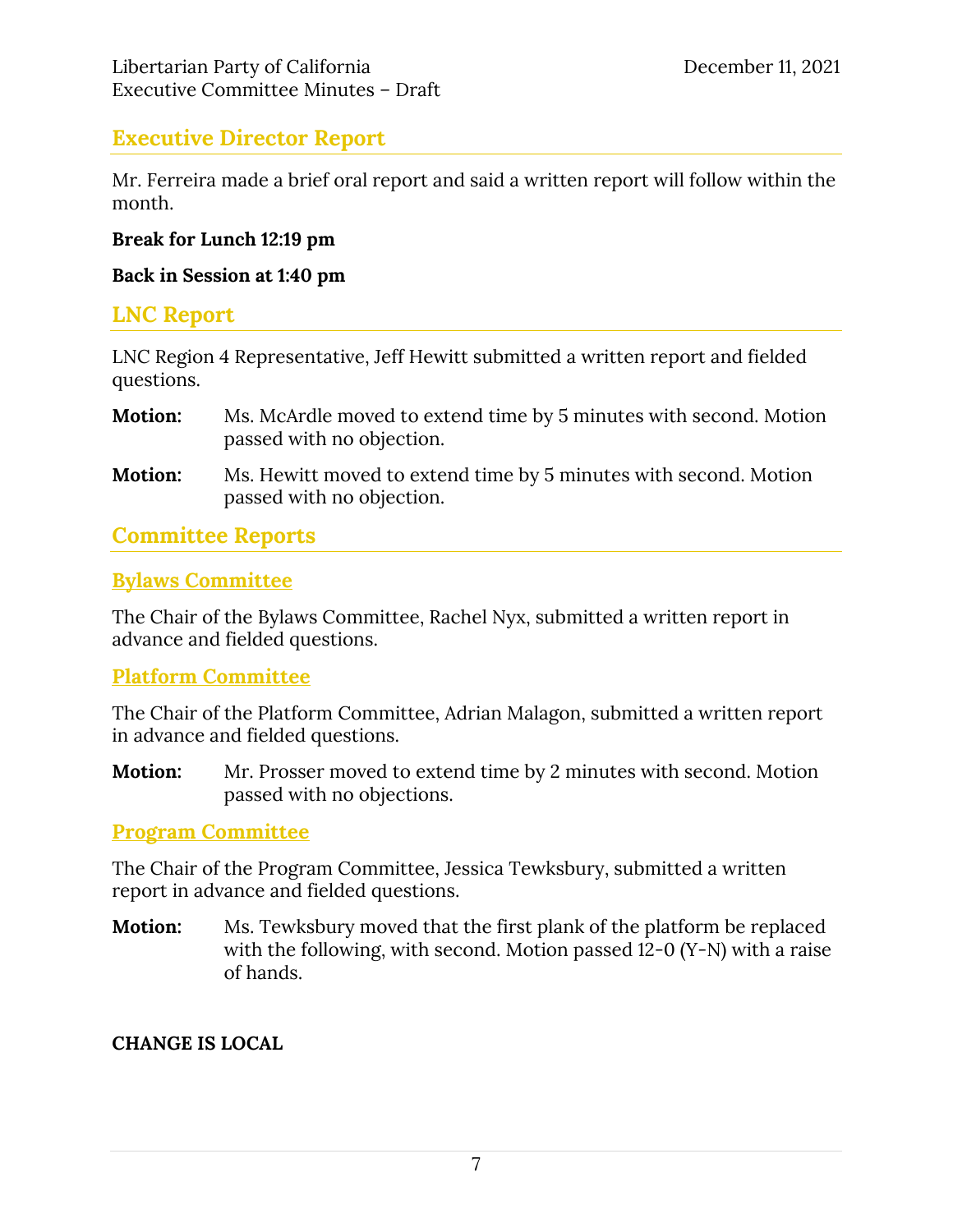The Covid pandemic, and response by the Local, State, and Federal governments, have illuminated the importance of local politics and the powerful roles and influence that small offices hold over the daily lives of Californians.

California's cultural diversity and independence has historically led to a unique spirit of innovation, questioning authority, protest, and petition which has grown stronger in opposition due to government overreach and intervention. The Libertarian Party of California has a unique opportunity to be the voice of this opposition at both Local and State levels through principled candidates, ballot measures, and other measures of attaining Liberty for all communities in California.

The issues facing Californians require varied solutions due to their dissimilitude; therefore a decentralized approach is not only prudent, but also necessary.

The Libertarian Party of California:

- Supports Local Candidates Seeking Liberty In Their Communities
- Supports Local Action Promoting or Seeking Liberty In Their Communities
- Supports Local and State Ballot Initiatives Seeking Liberty For Their **Communities**
- Supports Local Viral Social Media Campaigns Promoting Liberty For All California
- **Motion:** Ms. Tewksbury moved that the first plank of the platform be replaced with the following, with second. Motion passed 12-0 (Y-N) with a raise of hands.

#### **Motion:** Ms. Tewksbury moved that the second plank of the platform be replaced with the following, with second. Motion passed 13-0 (Y-N) with a raise of hands.

#### **MANDATES**

The Governor and State of California, along with Local and Federal government agencies, have gone far beyond merely overstepping their bounds in their intervention into the lives, prosperity, and civil liberties of the people of California.

Privacy and choice, along with self ownership and bodily autonomy, are fundamental and indisputable rights with universal inheritance. Dismantling the War on Covid and returning humanity to the residents of California is one of the greatest tasks facing every neighborhood and every single resident.

Both Elected Libertarians and members of Local Affiliates have and will continue to fight to stop the discrimination, segregation, coercion, and complete mismanagement of the pandemic by State and County Officials.

The Libertarian Party of California:

• Supports Ending The Children's Covid Vaccine Mandate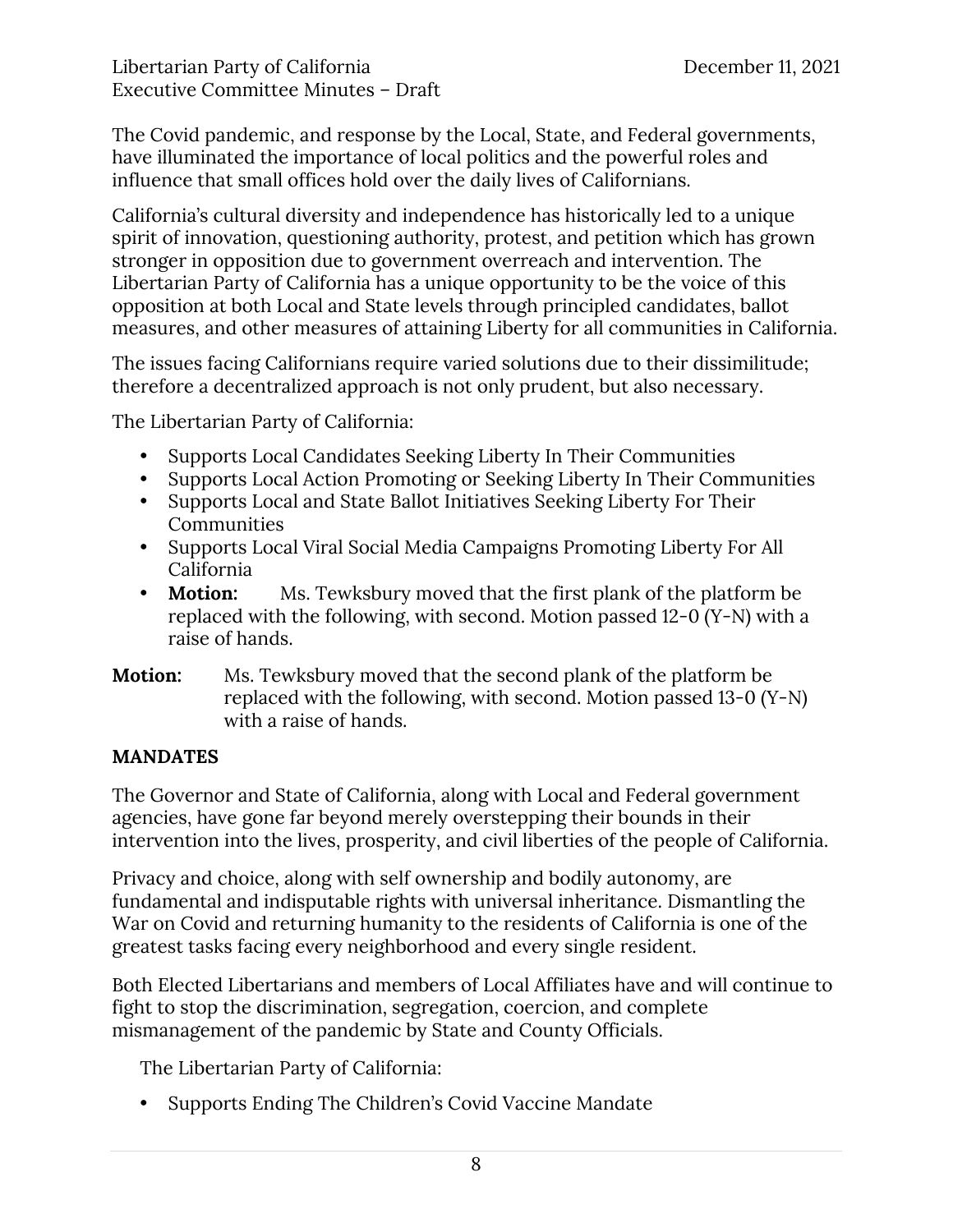- Supports Ending Local and State School Indoor/Outdoor Masking Mandates
- Supports Ending Local and State Vaccine/Testing Mandates
- Supports Initiatives Like Medical Freedom LA To Overturn Mandates

**Motion:** Ms. Tewksbury moved that the third plank of the platform be replaced with the following, with second.

#### **SCHOOL CHOICE**

The education of a child is the responsibility of the parents, yet the monopoly of the education system has attempted to standardize education for all children. Handing the power of forming the thinking patterns of children to an organization whose pattern to abuse power, does not bode well for the state or local communities to flourish. It's funding through tax dollars stolen from those communities reduces resources that might be used to create choices for parents, and parallel systems to the current public/government education system.

The responses of school districts to the Covid situation have merely highlighted for parents the fact that not all children learn the same way. Distance learning coopted the education system during the pandemic, showing parents the often low quality of the education their children are receiving, that it wastes time, and is filled with incorrect, inappropriate, and politically charged information that they don't want being forced onto their child.

Parents express concerns over where their tax dollars have been going, to produce what they deem inadequate preparation for college or other post-secondary school pursuits. This has led to a surge in parents pulling their children from government schools and filing Private School Affidavits.

The Libertarian Party of California:

- Supports Families forming individual or group homeschool co-ops
- Supports Families and individuals forming private and charter schools
- Supports Non-conventional options in a growing and diverse education market.
- Supports School Choice movements, such as The Educational Freedom Act Initiative
- **Motion:** Ms. Tewksbury moved to amend the motion to change the following errors: add "government" before the word "monopoly;" add "is" after the word "power;" remove the comma after the word "powers;" and change "it's" to "its" with second. Motion to amend passed with no objection.

**Vote:** The main motion as amended passed 13-0 (Y-N) with a raise of hands.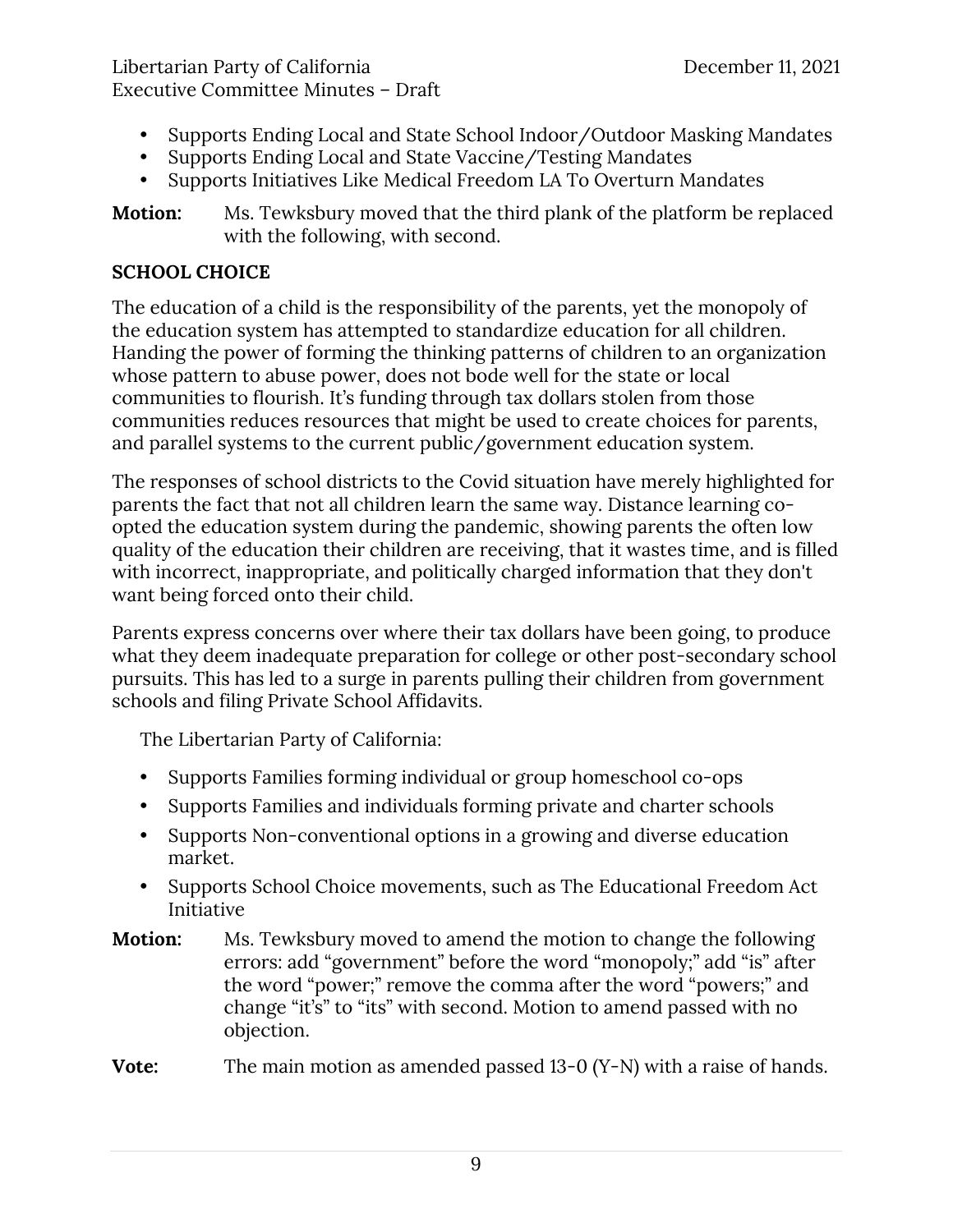**Motion:** Ms. Tewksbury moved that the fourth plank of the platform be replaced with the following, with second. Motion passed 12-0 (Y-N) with a raise of hands.

#### **COVID FALLOUT**

Response to the pandemic by Governments at all levels have created instability throughout all markets causing inflation, distortion in the housing market, a supply chain crisis, and closure of Small Businesses at a large scale, in favor of connected corporations. The strictest policies and worst discrimination and segregation have come from City, County, and State Officials, sowing division and destroying livelihoods.

Lockdowns, mandates, and distance learning have been more damaging to the people of California than the pandemic itself, and Elected Libertarians and members of Local Affiliates have and will continue to fight and win against the War on Covid.

The Libertarian Party of California:

- Supports Ending Current, and Preventing Future, Mandates and Lockdowns
- Supports Ending Reckless Emergency Spending and Other Inflationary Policies
- Supports Ending or Relaxing Zoning, Licensing, and Other Harmful Regulations
- Supports Entrepreneurship and the Development of Independent and Competitive Systems
- **Motion:** Ms. Nyx moved to extend time by 10 minutes with second. Motion passed with no objection.
- **Motion:** Ms. Tewksbury moved that the fourth plank of the platform be replaced with the following, with second. Motion passed 12-0 (Y-N) with a raise of hands.

#### **COUNTIES, REGIONS, AND MUNICIPALITIES**

Just as individual communities drive the culture and body politics of California, County Affiliates are the backbone of the Libertarian Party. Libertarians in smaller local offices and local ballot initiatives have the most direct impact into the lives and freedoms of California residents.

As the State flexes its stolen powers under the guise of emergency, brave Libertarian County Supervisors, City Council Members, School Board Trustees, and Local Party Members have and will stand strong in defense of their respective constituents and their families, children, and businesses.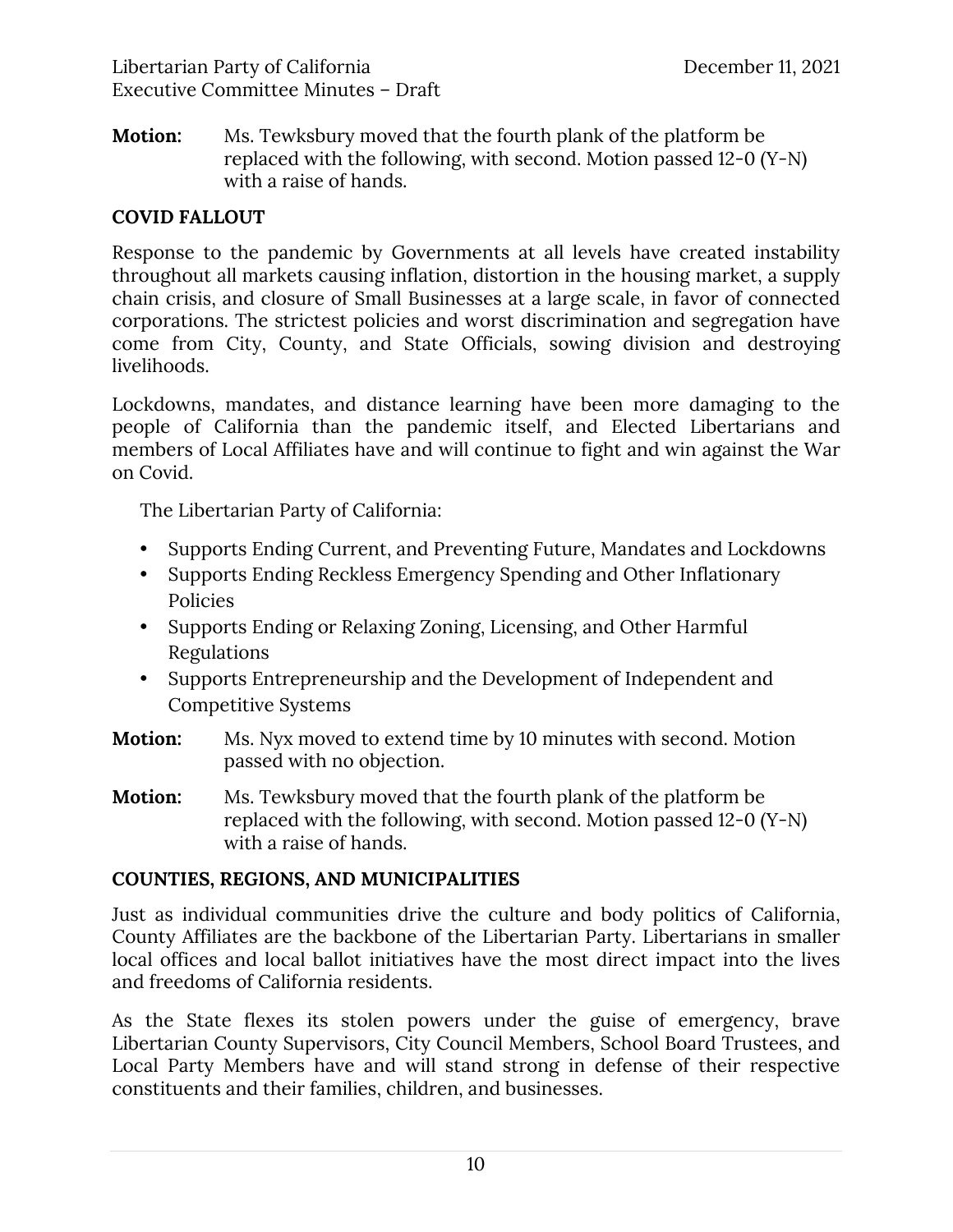The Libertarian Party of California:

- Supports and Promotes County Affiliates and Their Work Towards Liberty
- Supports and Promotes Local and Statewide Candidates Seeking Liberty
- Supports and Promotes Elected Libertarians and Their Fight For Liberty
- Supports and Promotes Local and Statewide Ballot Initiatives Seeking Liberty

#### **2022 Convention Committee Report**

The Chair of the Convention Committee, Daniel Hayes, submitted a report in advance but was not present to field questions. Chair Robson presented the report and fielded questions.

**Candidate Support Committee Report** 

The Chair of the Candidate Support Committee, Mimi Robson, submitted a written report in advance and fielded questions.

#### **Communications and Marketing Committee Report**

The Interim Chair of the Communications and Marketing Committee, Elizabeth Stump, submitted a written report in advance and fielded questions.

**Social Media Committee Report** 

The Chair of the Social Media Committee, Angela McArdle, submitted a report in advance and fielded questions.

Mr Lema was seated in place of Mr Malagon at 3:26 pm.

#### **Membership Committee Report**

The Co-Chair of the Membership Committee, Terry Miller, submitted a report in advance and fielded questions.

Mr Malagon resumed his seat at 3:34 pm.

**Historical Preservation Committee Report** 

The Chair of the Historical Preservation Committee, Joe Dehn, submitted a report in advance and was not present to field questions.

#### **Awards Committee Report**

The Chair of the Awards Committee, Rachel Nyx, submitted a report in advance and fielded questions.

**Affiliate Support Committee Report**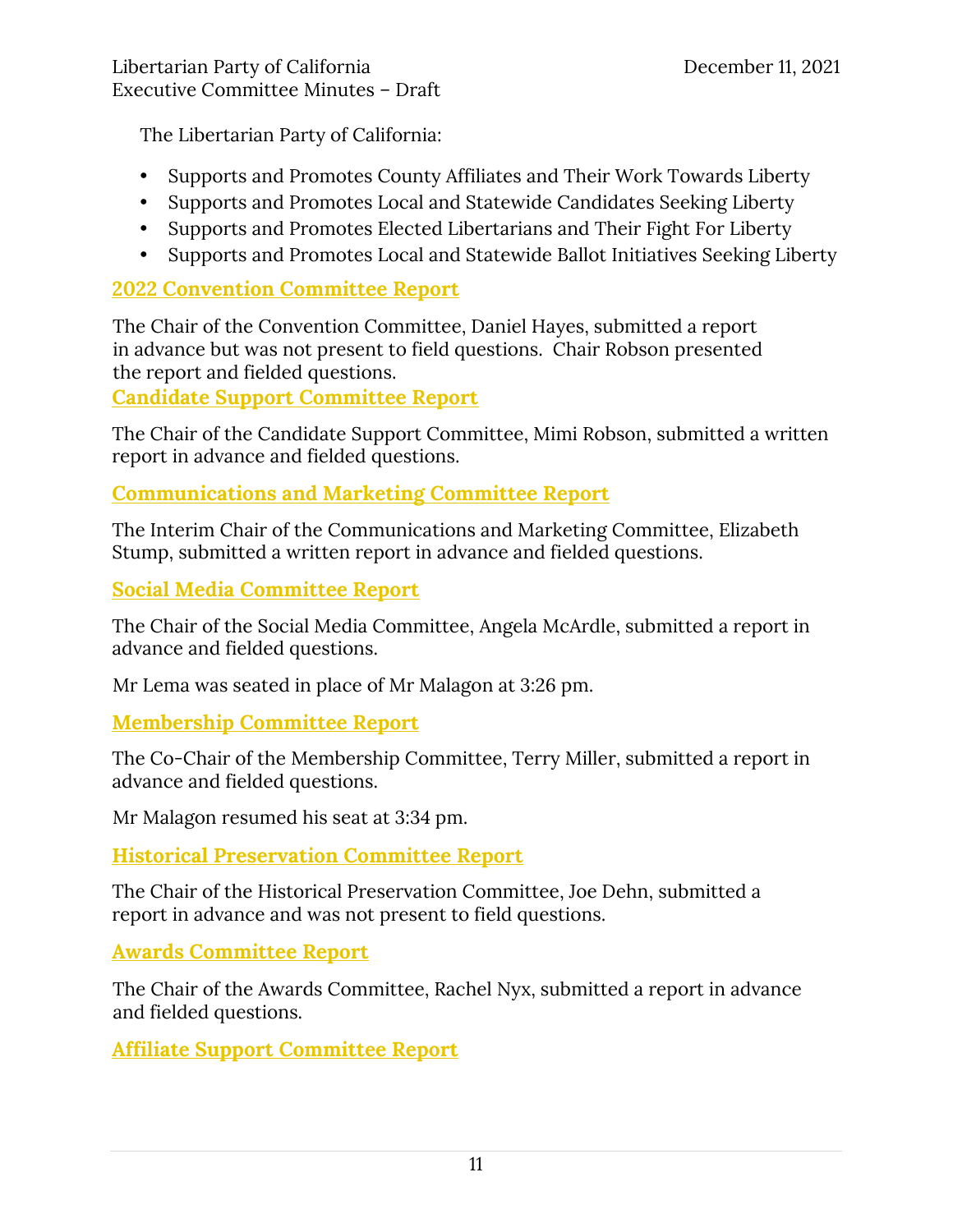The Chair of the Affiliate Support Committee, Kevin Moore, submitted a report in advance but was not present to field questions

#### **Credentials Committee Report**

The Credentials Committee held their first meeting. Gary Alvstad was elected the chair of that committee.

#### **Consideration of a Resolution**

| <b>Motion:</b> | Mr. Prosser moved to adopt a resolution of endorsement of Ranked |
|----------------|------------------------------------------------------------------|
|                | Choice Voting (RCV) with second                                  |

**Motion:** Mr. Malagon moved to amend the motion to change "advanced" voting methods to "alternative" voting methods, with second. Motion passed with no objection.

Whereas the Libertarian Party of California supports the diversity of political parties on the ballot in California;

And whereas, we seek to correct the many flaws inherent in the current "winner take all" electoral paradigm including but not limited to: eliminating "wasted vote syndrome", increasing voter turnout, allowing better representation of the public, and reducing the incentive for negative campaigning;

And whereas, we also seek to save taxpayer funds by eliminating runoff elections;

And whereas, RCV has a demonstrated record of increasing the diversity of elected officials to more closely match the communities they work for, including individuals of historically underrepresented demographic groups, and adherents of more varied political viewpoints;

And whereas, Plank 27 of the LPCA platform declares the party's support for alternative **advanced** voting methods; And with careful consideration to the fact that the non-partisan, nonprofit California Ranked Choice Voting Coalition (CalRCV) is quickly gaining momentum and is narrowly focused on a goal that aligns with LPCA regarding the aforementioned points; Therefore, be it resolved that the Libertarian Party of California endorses CalRCV as an organization that seeks to implement RCV throughout California.

#### **Vote:** The main motion as amended passed 12-0-1-1 (Y-N-A-NV) roll call vote as follows:

| Jia Christopher | Aye |
|-----------------|-----|
| Wendy Hewitt    | Aye |
| Adrian Malagon  | Aye |
| Angela McArdle  | Aye |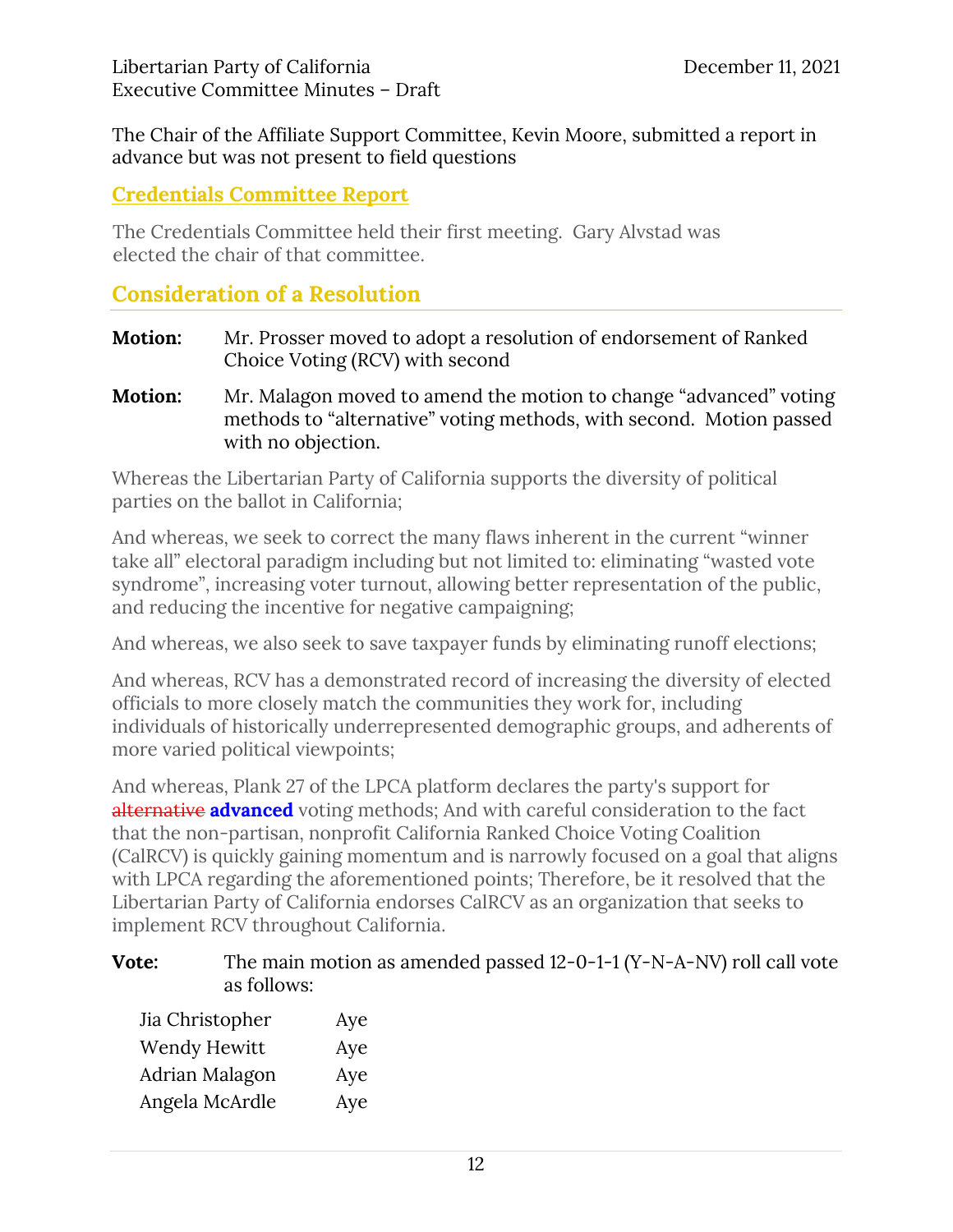| Kalish Morrow      | Aye          |
|--------------------|--------------|
| Kenneth Olsen      | Aye          |
| <b>Jon Prosser</b> | Aye          |
| Cheyne Strawn      | Abstain      |
| Elizabeth Stump    | Aye          |
| Jessica Tewksbury  | Aye          |
| Tara Young         | Aye          |
| Rachel Nyx         | Aye          |
| Jillian Olsen      | Aye          |
| Chair Robson       | Did not vote |

# **Operating Procedures Manual (OPM) continued**

#### **Dr. Olsen's motion that the Caucuses provision in the OPM be removed, was taken off the table.**

**Motion:** Ms. McArdle moved to amend the motion to instead reword the procedure as follows, with second:

#### **Caucuses**

The LPC policy on Caucuses within the Party shall be:

- 1) For recognition as a caucus a group must provide to the Executive Committee, each year, a list of at least ten members who are members of the LPC, and a statement of purpose that is consistent with the Libertarian Party Statement of Principles.
- 2) Each Caucus, with its contact information, shall be listed on the Party's official website.
- **Motion:** Ms. Stump moved to extend time by 5 minutes, with second. Motion passed with no objection.
- **Vote:** The motion as amended passed with no objection.
- **Vote:** The main motion as amended passed 11-1-1-0 (Y-N-A-NV) with a roll call vote as follows:

| Tara Young        | Aye |
|-------------------|-----|
| Jessica Tewksbury | Aye |
| Elizabeth Stump   | Aye |
| Cheyne Strawn     | Aye |
| Jon Prosser       | Aye |
| Kenneth Olsen     | Aye |